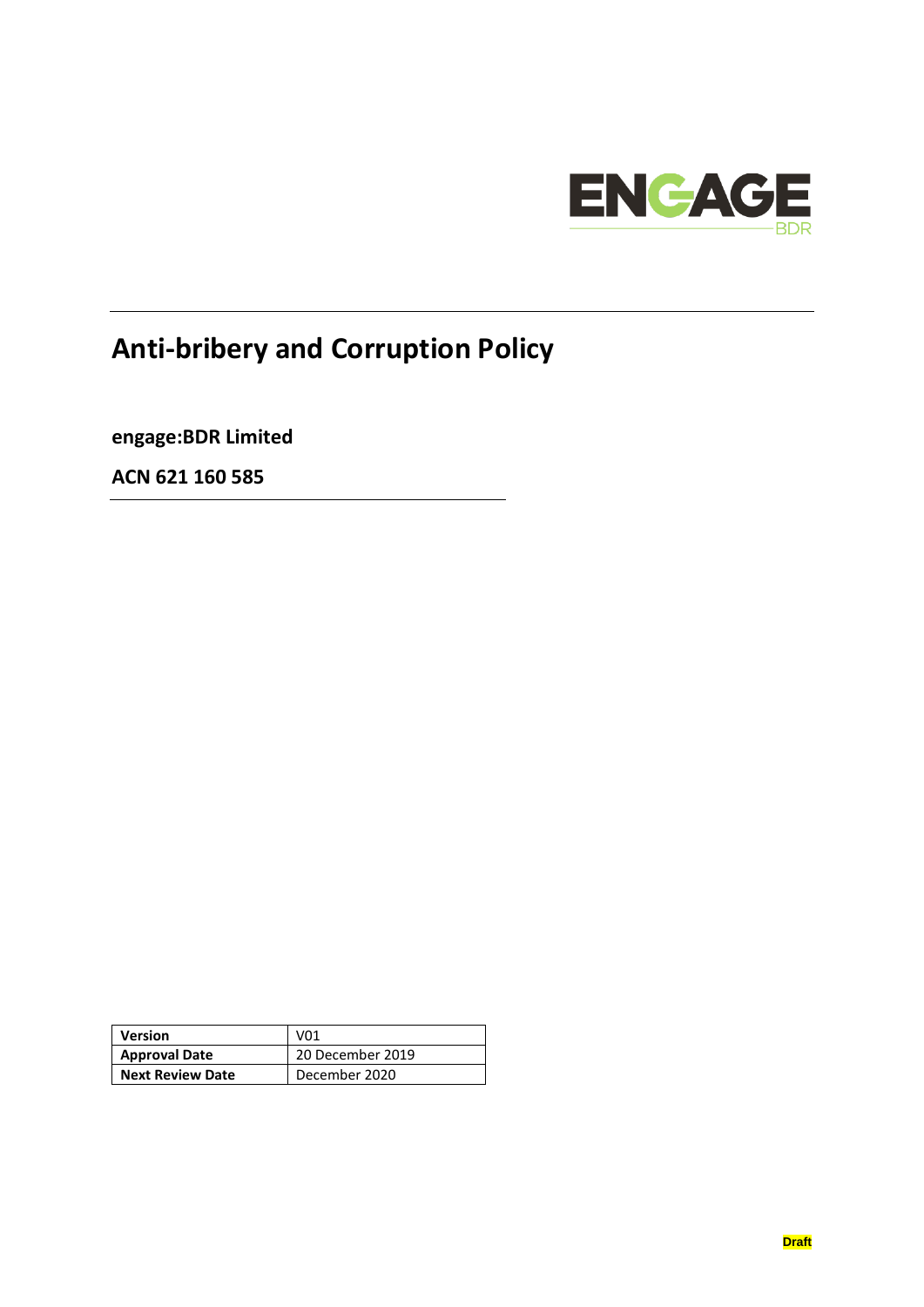## **1. Introduction**

- 1.1 engage:BDR Limited (**Company** or **engage:BDR**) and its subsidiary companies is committed to conducting its operations and business activities with integrity and preventing bribery or corruption by any of its directors, officers, employees or any other party acting on its behalf. engage:BDR is committed to complying with all laws that apply to it, including anti‐bribery and corruption laws.
- 1.2 The purpose of the Anti-Bribery and Corruption Policy (**Policy**) is to:
	- (a) supplement engage:BDR's Code of Conduct by setting out the conduct expected by the Company to minimise the risk of bribery or corruption occurring in connection with its operations and activities; and
	- (b) provide guidance on how to deal with instances of bribery or corruption.

#### **2. Application of this Policy**

2.1 This Policy applies to engage: BDR and its directors, officers, employees, secondees, and other individuals or entities that are effectively controlled by engage:BDR (**engage:BDR Personnel**).

## **3. Prohibition on bribery and corruption**

- 3.1 Bribery and corruption in any form are prohibited.
- 3.2 Bribery involves the offering, giving, soliciting or accepting of a benefit (monetary or otherwise) to any person where the benefit is:
	- (a) not legitimately due;
	- (b) offered or given to that person with the intention of influencing them in the exercise of their duties or functions; and
	- (c) offered or given with the intention of obtaining business or a business advantage that is not legitimately due to engage:BDR.
- 3.3 For the avoidance of any doubt:
	- (a) this prohibition on bribery applies irrespective of whether the person sought to be influenced works in the public or private sector;
	- (b) the prohibition applies throughout the world;
	- (c) it is irrelevant whether a bribe is accepted or ultimately provided. Merely offering a bribe is a contravention of this Policy and usually is sufficient for an offence to be committed; and
	- (d) this prohibition is not subject to any local customs or business practices.
- 3.4 Also, for the avoidance of doubt, in this Policy **Public Official** means anyone who is:
	- (a) a member of any legislative, administrative or judicial body;
	- (b) a party official or a candidate for political office;
	- (c) an employee, official or contractor of a government body or a wholly or partially state‐ owned enterprise;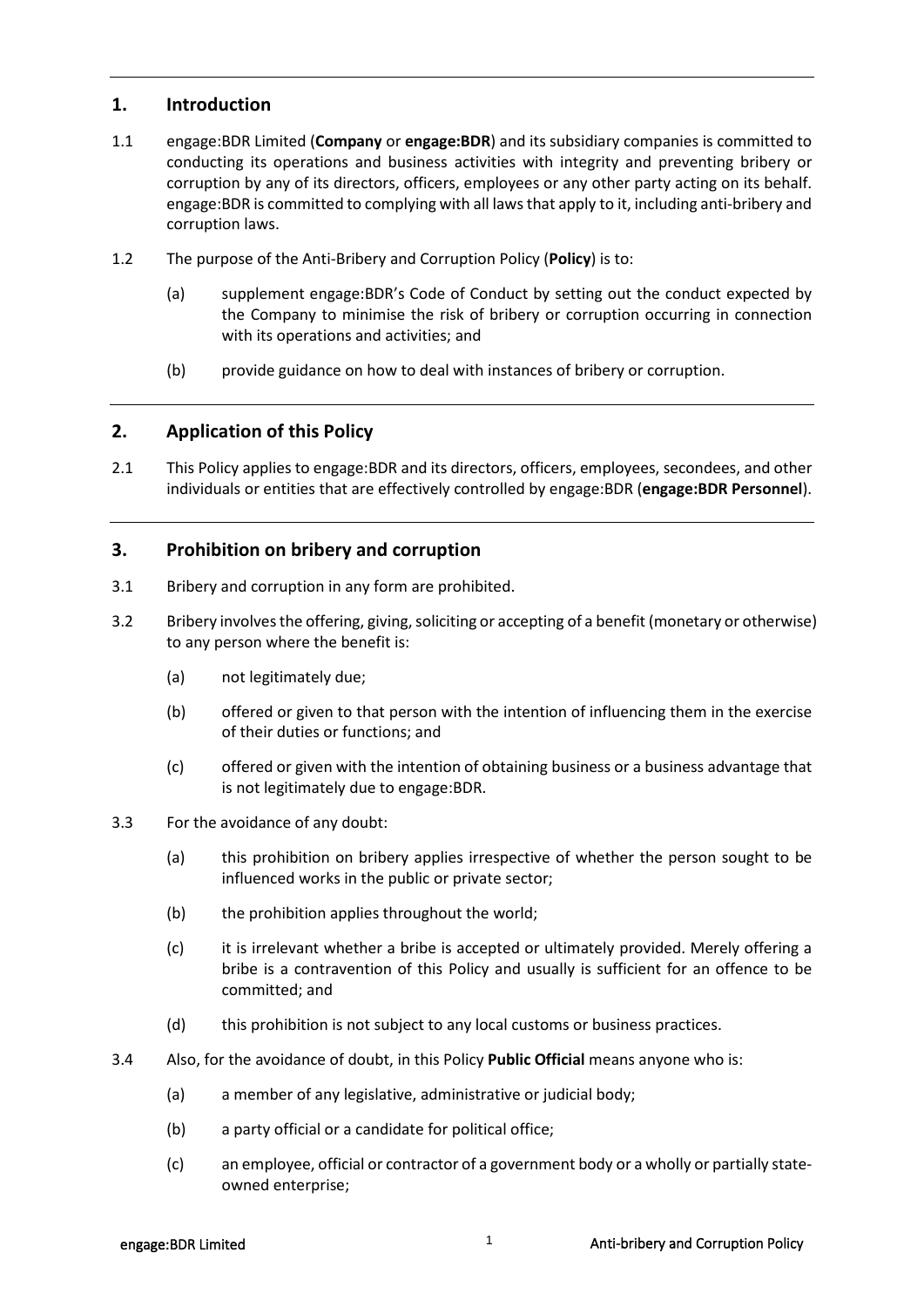- (d) an official, employee or contractor of any public international organisation (such as the United Nations, the World Bank or the International Monetary Fund);
- (e) a person who holds themselves out to be an intermediary of a Public Official;
- (f) a member of a royal family; or
- (g) a commercial entity, or the directors, officers or employees of a commercial entity, in which a government body has a significant ownership interest or over which it otherwise exerts control (i.e. a foreign public enterprise).

#### **4. Gifts and entertainment**

- 4.1 engage:BDR does not permit the exchange of gifts or involvement in hospitality activities that is beyond general commercial practice or that occurs in circumstances that could be considered to give rise to undue influence.
- 4.2 The offer or acceptance of gifts or hospitality is permitted where it:
	- (a) is for a legitimate business purpose, which may include developing business relationships;
	- (b) does not take place with Public Officials from which a decision regarding any licence, permit, authorisation or any other official act or decision is pending;
	- (c) involves, or is reasonably likely to involve, a third party paying for travel or accommodation, and that payment is approved by the Managing Director or CFO;
	- (d) complies with the local law and government policies of the country in which the expenditure is made;
	- (e) is given in an open and transparent manner;
	- (f) does not include cash, loans or cash equivalents (such as gift certificates or vouchers); and
	- (g) complies with the financial approval requirements referred to below.
- 4.3 engage:BDR Personnel must obtain approval from their direct supervisor (or in the case of directors or officers from the Managing Director) before accepting or offering any gift or hospitality where it is reasonably foreseeable that the gift or hospitality will exceed AU\$200 in value (**Threshold Value**).
- 4.4 A declaration must be made in the Gifts and Entertainment Register where the offer or acceptance of gifts (including personal favours) or hospitality is over the Threshold Value. The entry must:
	- (a) include the value (or approximate value) of the gift or hospitality and whether the gift or invitation to participate in hospitality was accepted or declined; and
	- (b) must be accurate and must not distort or disguise the true nature of the entry.
- 4.5 The Gifts and Entertainment Register will be reviewed by the CFO or Company Secretary every six months.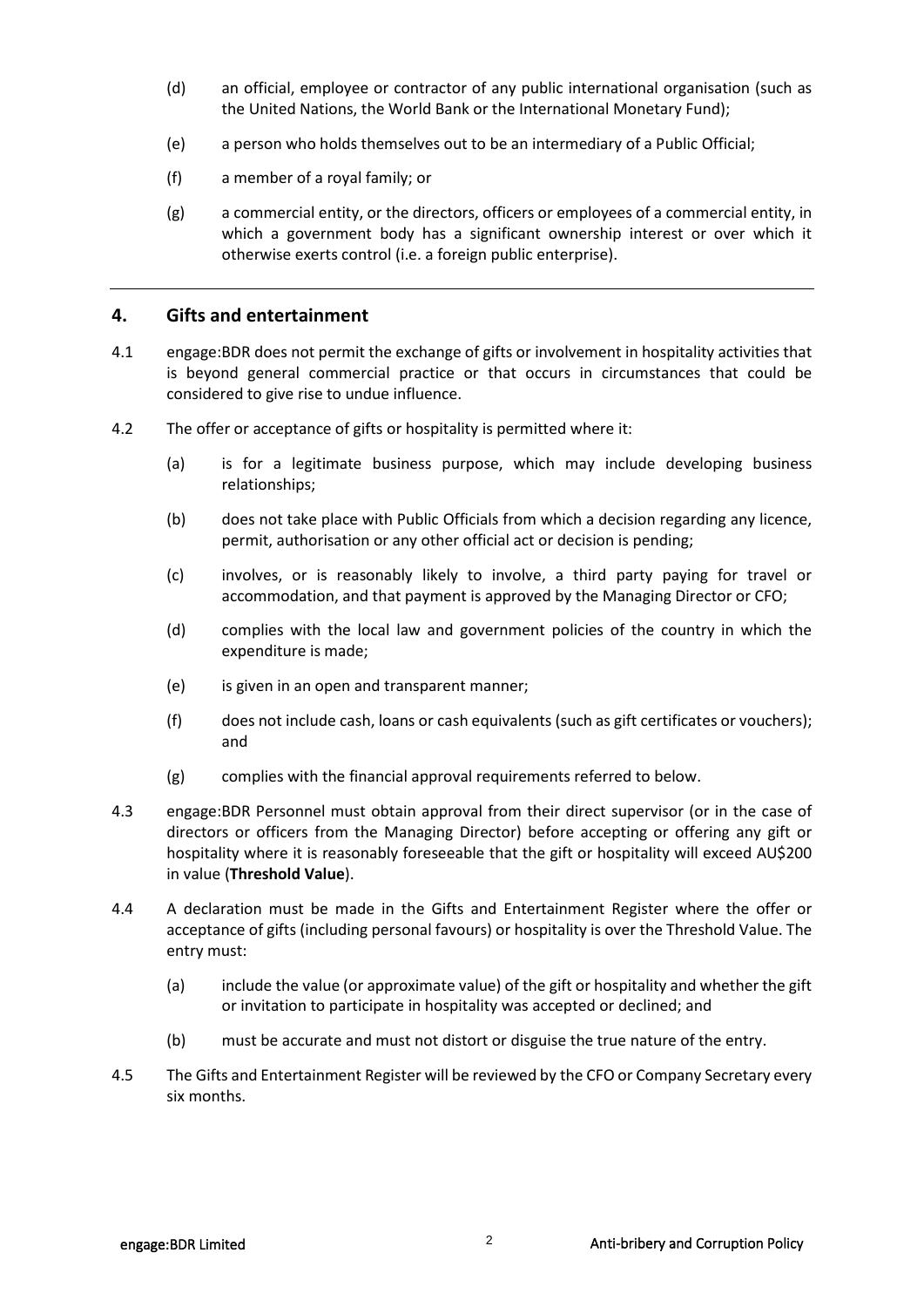### **5. Prohibition on facilitation payments and secret commissions**

- 5.1 The making of facilitation payments is prohibited. Facilitation payments are typically minor unofficial payments to Public Officials made either directly or indirectly to expedite or secure the performance of a routine government action (for example, to facilitate the expedition of applications for visas or licences.
- 5.2 The giving or receiving of secret commissions is prohibited. Secret commissions typically arise where a person or entity (such as an employee of engage:BDR) offers or gives a commission to an agent or representative of another person (such as a contractor of engage:BDR) which is not disclosed by that agent or representative to their principal. Such a payment is made as an inducement to influence the conduct of the principal's business.

#### **6. Donations**

#### **Political donations**

- 6.1 engage:BDR Personnel must not, on behalf of the Company, make a political donation to any political party, politician or candidate for public office in any country unless the donation has been approved in advance by the Board and complies with the local law and government policies of the jurisdiction where the donation is made. It must also be recorded accurately in engage:BDR's accounts.
- 6.2 Attendance at political gatherings, meetings and functions in a professional capacity is permitted where there is a legitimate business purpose. Records of attendance (and the cost of attendance) must be declared in the Gifts and Entertainment Register.

#### **Charitable donations and social programs**

- 6.3 Apart from political donations, engage:BDR may make charitable donations and contribute to social programs (e.g. community education and health programs) as permitted by local laws and practices. No charitable donation or social programs may be offered or made on behalf of engage:BDR without the prior approval of the Managing Director.
- 6.4 Care must be taken to ensure that charitable donations and social programs are applied for a legitimate and appropriate purpose.

#### **7. Engaging with third parties**

- 7.1 Before engaging with a third party, employees must conduct a risk assessment of whether the prospective third party is exposed to corruption risks or otherwise exposes engage:BDR to corruption risks.
- 7.2 In situations where a corruption risk is identified, engage:BDR employees must ensure:
	- (a) The third party understands engage:BDR does not tolerate bribery or corruption in any form;
	- (b) The third party is aware of this policy and understands it applies to them; and
	- (c) Where appropriate/necessary, reference to this policy is included in any contract/agreement with third parties.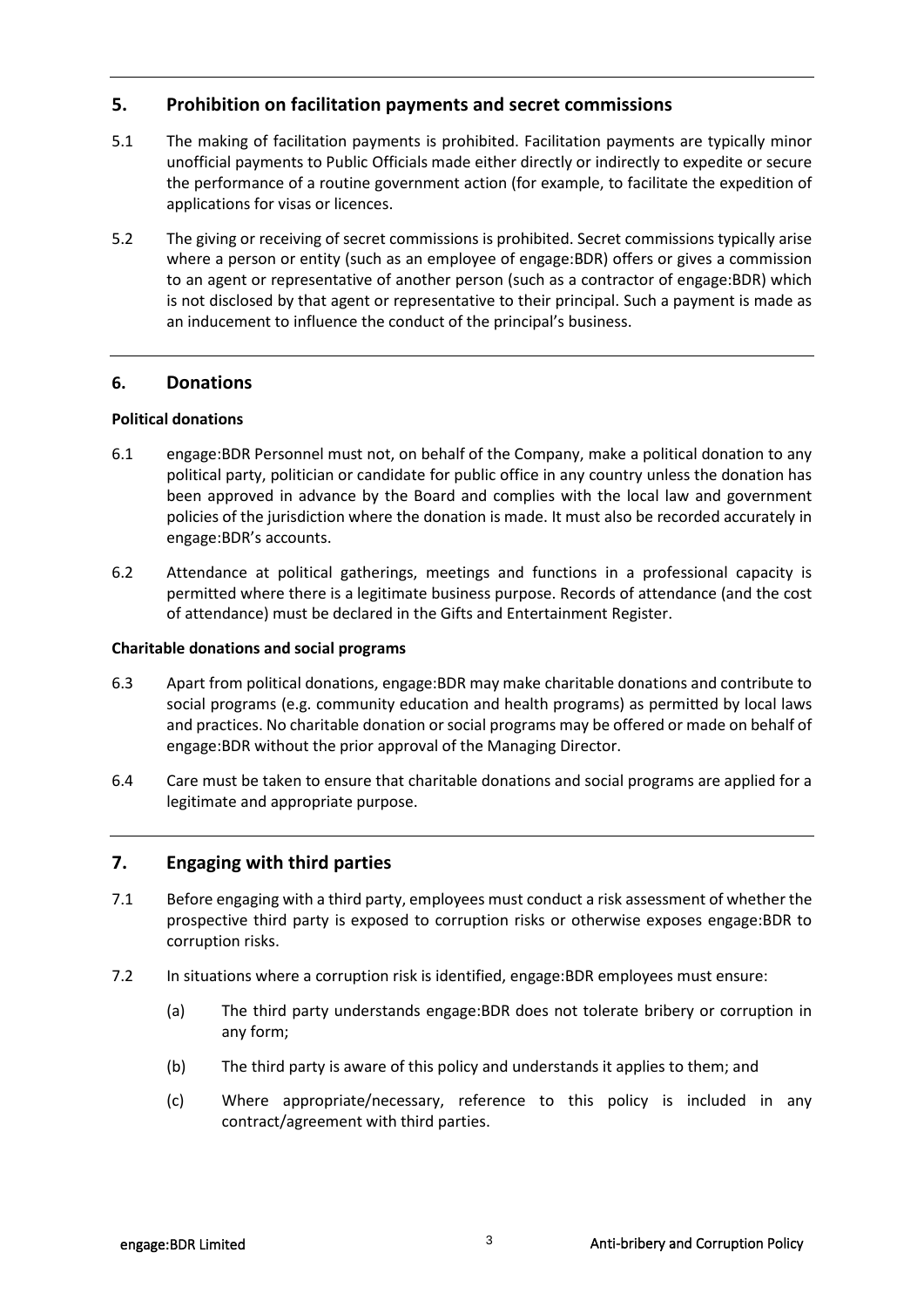## **8. Accounting, books and records**

- 8.1 Internal financial recording and accounting systems and procedures must be maintained to make and keep books and records which accurately and fairly reflect, in reasonable detail, the parties, the payment arrangements and the purpose of all transactions and disposition of assets.
- 8.2 No undisclosed or unrecorded fund or account may be established for any purpose.

### **9. Compliance with local laws required**

- 9.1 This Policy reflects the laws applicable to the Company. As such, compliance with the Policy should generally result in compliance with local laws. Nevertheless, engage:BDR Personnel should ensure that they are familiar with local laws and, where a law imposes a higher standard than the Policy, engage:BDR Personnel operating in that country must fully comply with the higher standard.
- 9.2 In appropriate instances, the Company will provide country-specific directions for engage: BDR Personnel and engage:BDR subsidiaries operating in Countries outside of Australia.

#### **10. Consequences on non-compliance**

- 10.1 Bribery and the other types of improper payments prohibited by this Policy are prohibited under the laws of the countries in which commercial dealings on behalf of the Company take place.
- 10.2 Under relevant laws, for companies, possible consequences of contravention include the imposition of substantial fines, exclusion from tendering for government or private contracts and reputational damage. For individuals, possible consequences include criminal and civil liability with associated significant fines and/or lengthy terms of imprisonment.
- 10.3 Further, any breach of this Policy by engage:BDR Personnel or third parties acting on the Company's behalf is a serious matter that will be investigated and addressed by the Company. It may result in disciplinary action, including immediate termination of employment or engagement with engage:BDR.

#### 11. **Reporting procedures and queries**

- 11.1 engage:BDR Personnel must report any instance where they believe that non‐compliance with the Policy has occurred, is occurring, or is being planned, as soon as they become aware of it.
- 11.2 The report should be made to the Managing Director and/or Company Secretary. Reports may be made anonymously. engage:BDR will make available an email address for this purpose.
- 11.3 All disclosures will be taken seriously, thoroughly investigated and treated with the utmost confidentiality.
- 11.4 engage:BDR Personnel are also encouraged to contact the Company Secretary if they have any questions or concerns regarding this Policy or subject matter to which this Policy relates. Any enquiries will be treated with the utmost confidentiality.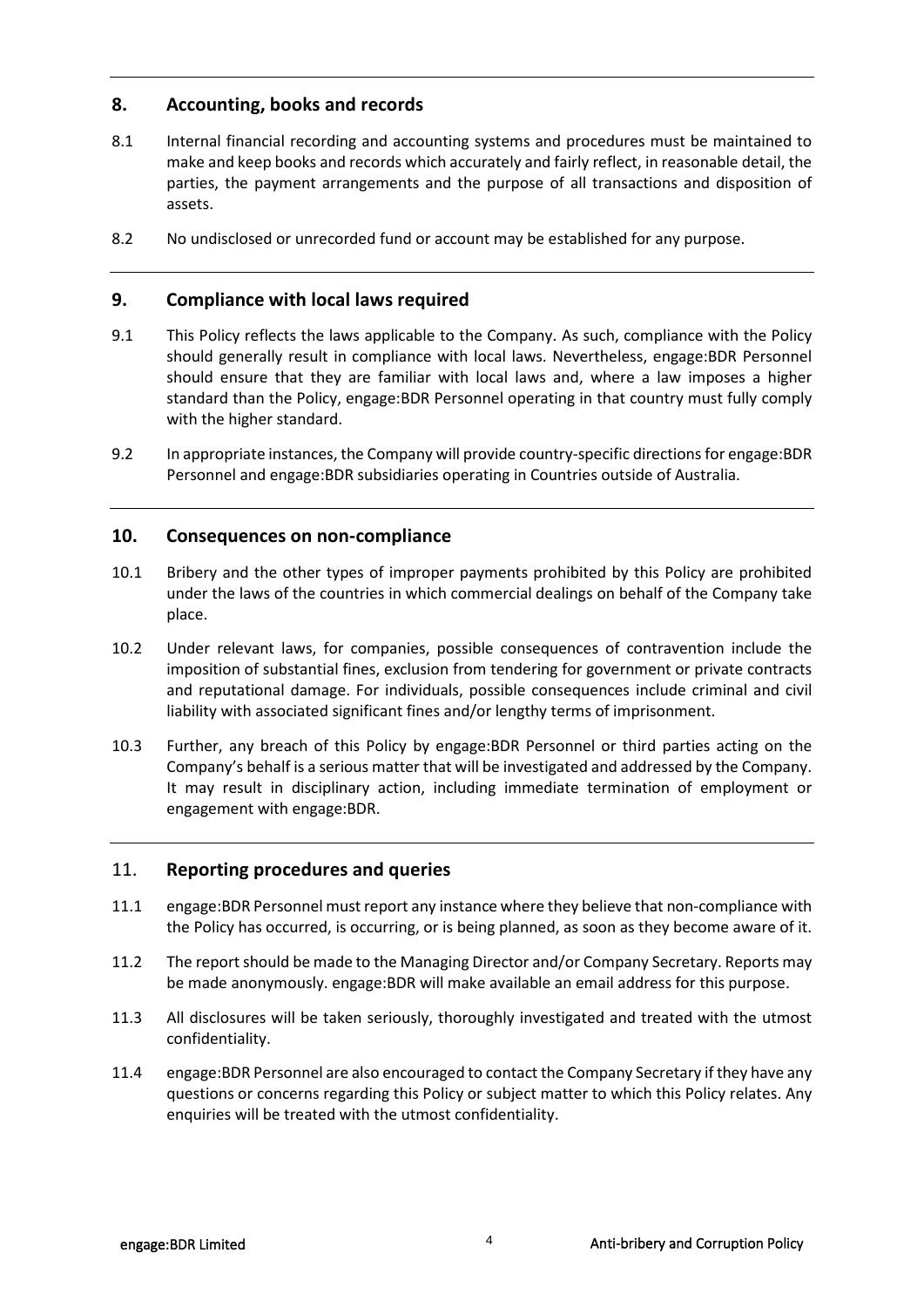## 12. **Protection from sanction**

- 12.1 engage:BDR Personnel will not be subjected to any form of punishment or reprisal from engage:BDR for:
	- (a) raising a concern regarding, or reporting, any instance of, non‐compliance or suspected non-compliance with this Policy, provided the report is made in good faith; or
	- (b) refusing to provide or receive a bribe or for refusing to participate in corrupt activity.
- 12.2 engage:BDR prohibits retaliatory action by engage:BDR Personnel against any induvial who:
	- (a) Refuses to follow any directive or participate in any activity in circumstances where they are concerned that doing so may amount to a breach of this Policy; and/or
	- (b) Is involved in the reporting of conduct which they believe or suspect amounts to noncompliance with this Policy;

regardless of whether or not the targeted individual is engage:BDR Personnel.

#### **13. Review of this Policy**

- 13.1 The Company Secretary will review this Policy annually or as often as he or she considers necessary.
- 13.2 Any amendment to this Policy must be approved by the Board.

#### **14. Approved and Adopted**

14.1 This Policy was approved and adopted by the Board on 20 December 2019.